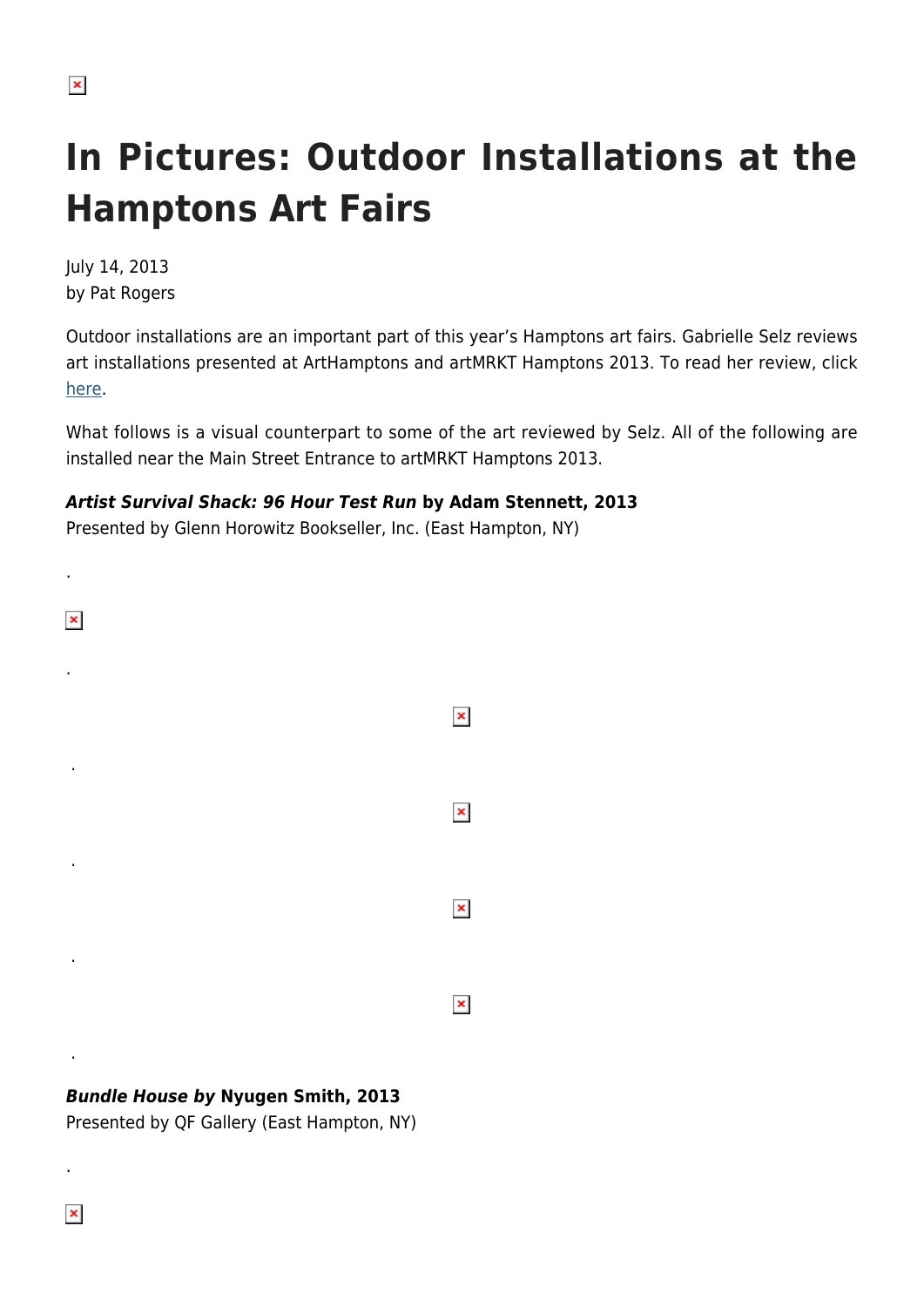$\pmb{\times}$  . *Guy Debord (guillotine)* **by Trong Gia Nguyen, 2013** Presented by QF Gallery (East Hampton, NY) .  $\pmb{\times}$  .  $\pmb{\times}$ Detail of "Guy Debord (guillotine)" by Trong Gia Nguyen .  $\pmb{\times}$  .  $\pmb{\times}$  . Supply and Demand **Coby Kennedy** Presented by QF Gallery (East Hampton, NY)

 $\pmb{\times}$ 

.

.

.

.

.

"Supply and Demand" by Coby Kennedy.

 $\pmb{\times}$